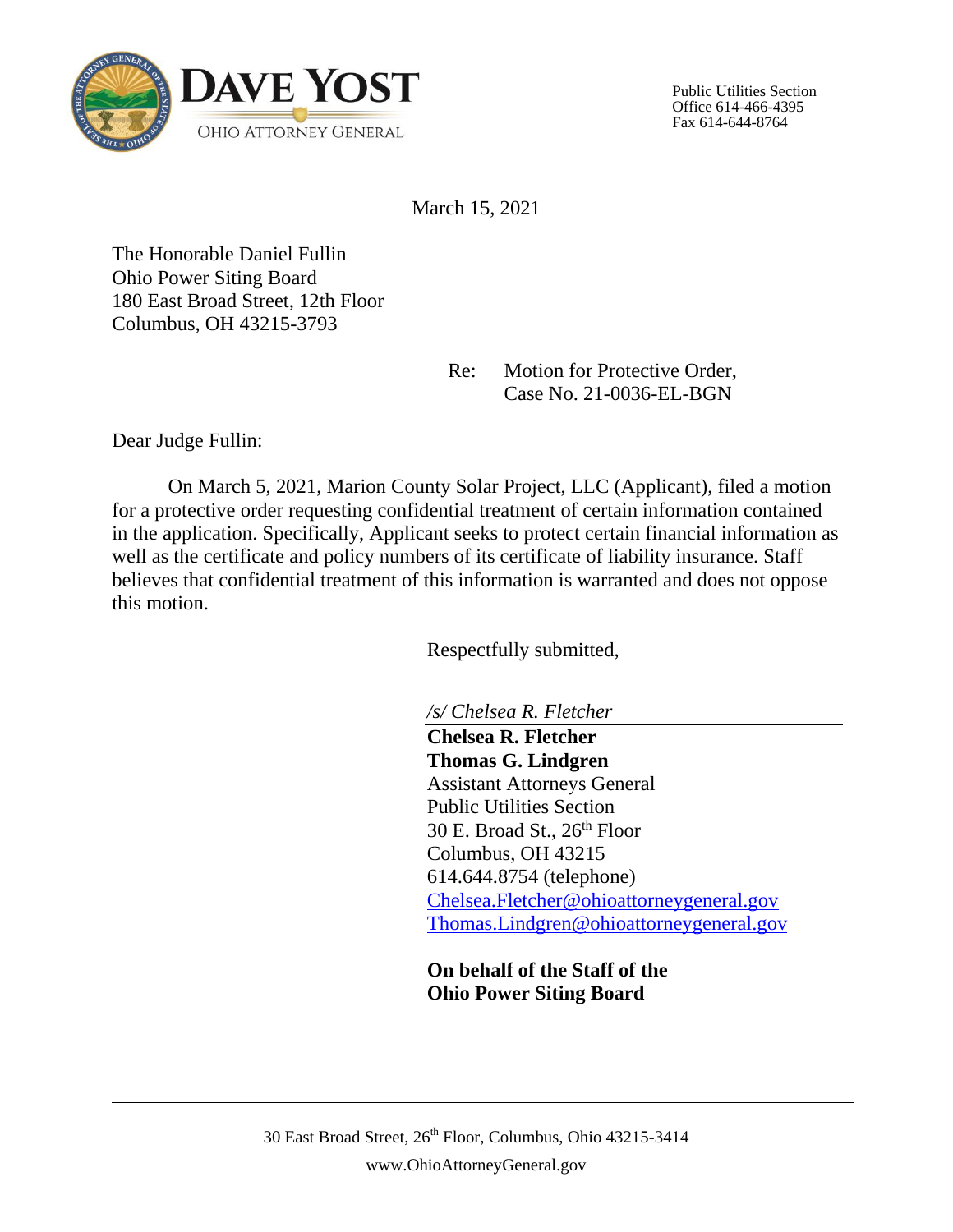cc: Parties of Record

Christine M.T. Pirik [cpirik@dickinsonwright.com](mailto:cpirik@dickinsonwright.com) **William Vorys** [wvorys@dickinsonwright.com](mailto:wvorys@dickinsonwright.com)

*Attorneys for Marion County Solar Project, LLC*